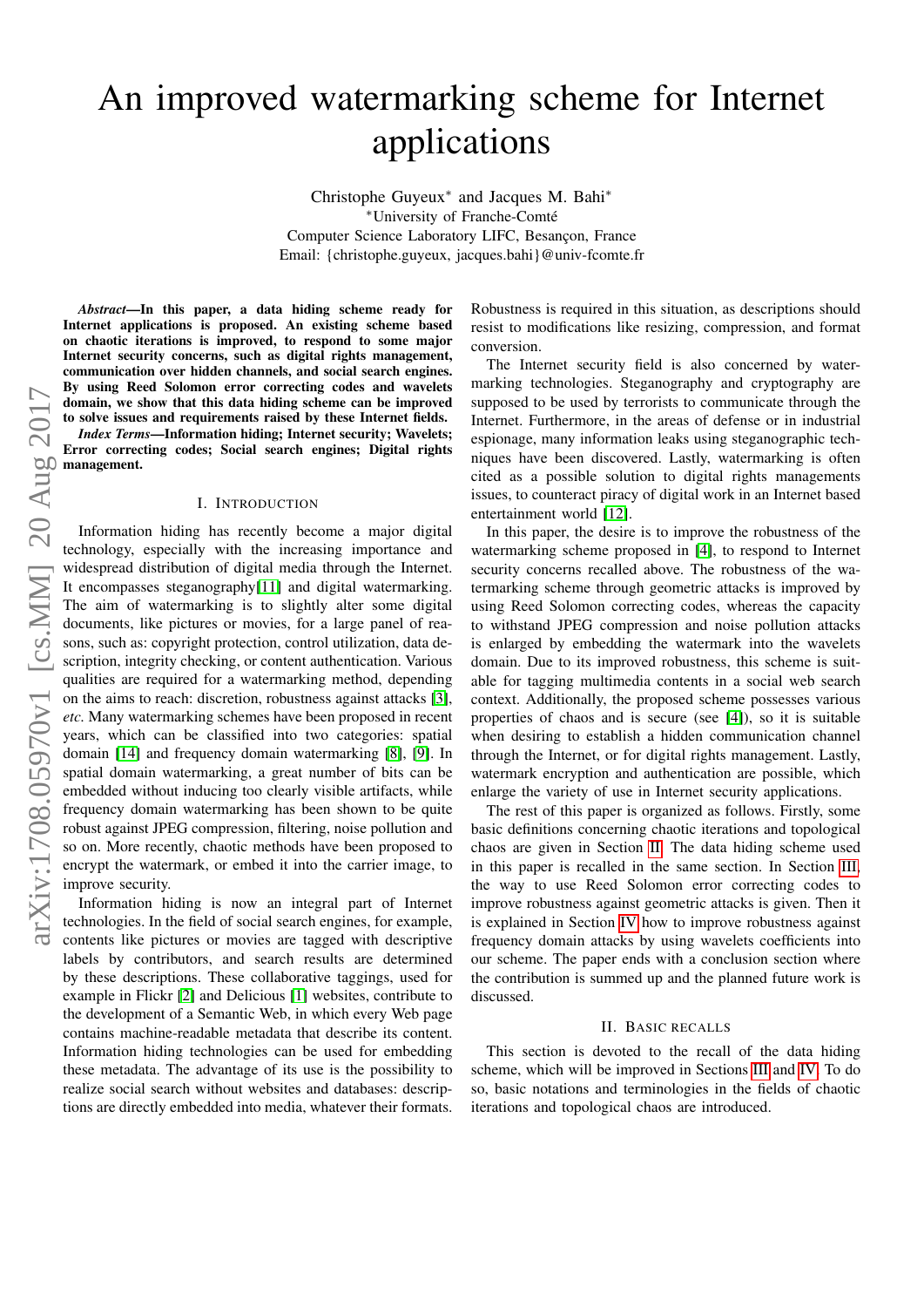## *A. Chaotic iterations and Devaney's chaos*

1) Chaotic iterations: In the sequel  $S<sup>n</sup>$  denotes the  $n<sup>th</sup>$ term of a sequence S,  $V_i$  denotes the  $i^{th}$  component of a vector V, and  $f^k = f \circ ... \circ f$  is for the  $k^{th}$  composition of a function f. Finally, the following notation is used:  $[1; N] =$  $\{1, 2, \ldots, N\}.$ 

Let us consider a *system* of a finite number M of *cells*, so that each cell has a boolean *state*. Then a sequence of length M of boolean states of the cells corresponds to a particular *state of the system.* A sequence which elements belong in  $\llbracket 1; M \rrbracket$  is called a *strategy*. The set of all strategies is denoted by S.

**Definition 1** Let  $S \in \mathbb{S}$ . The *shift* function is defined by  $\sigma$ :  $(S^n)_{n \in \mathbb{N}} \in \mathbb{S} \longrightarrow (S^{n+1})_{n \in \mathbb{N}} \in \mathbb{S}$  and the *initial function*  $i$  is the map which associates to a sequence, its first term:  $i:(S^n)_{n\in\mathbb{N}}\in\mathbb{S}\longrightarrow S^0\in\llbracket 1;\mathsf{M}\rrbracket.$ 

**Definition 2** The set B denoting  $\{0, 1\}$ , let  $f : \mathbb{B}^M \longrightarrow \mathbb{B}^M$ be a function and  $S \in \mathbb{S}$  be a strategy. Then, the so-called *chaotic iterations* are defined [\[13\]](#page-5-9) by  $x^0 \in B^M$  and  $\forall n \in \mathbb{N}^*$ ,  $\forall i \in [\![1; \mathsf{M}]\!]$ ,

$$
x_i^n = \begin{cases} x_i^{n-1} & \text{if } S^n \neq i, \\ (f(x^{n-1}))_{S^n} & \text{if } S^n = i. \end{cases}
$$
 (1)

In other words, at the  $n^{th}$  iteration, only the  $S<sup>n</sup>$ -th cell is "iterated".

*2) Devaney's chaotic dynamical systems:* Consider a metric space  $(\mathcal{X}, d)$  and a continuous function  $f : \mathcal{X} \longrightarrow \mathcal{X}$ . f is said to be *topologically transitive* if, for any pair of open sets  $U, V \subset \mathcal{X}$ , there exists  $k > 0$  such that  $f^k(U) \cap V \neq \emptyset$ .  $(\mathcal{X}, f)$ is said to be *regular* if the set of periodic points is dense in  $X$ . f has *sensitive dependence on initial conditions* if there exists  $\delta > 0$  such that, for any  $x \in \mathcal{X}$  and any neighborhood V of x, there exists  $y \in V$  and  $n \geq 0$  such that  $|f^n(x) - f^n(y)| > \delta$ . δ is called the *constant of sensitivity* of f.

Quoting Devaney in [\[10\]](#page-5-10), a function  $f : \mathcal{X} \longrightarrow \mathcal{X}$  is said to be "chaotic" on  $\mathcal X$  if  $(\mathcal X, f)$  is regular, topologically transitive, and has sensitive dependence on initial conditions. When  $f$ is chaotic, then the system  $(\mathcal{X}, f)$  is highly unpredictable because of regularity and sensitive dependence on initial conditions. Moreover, it cannot be simplified (broken down or decomposed into two subsystems which do not interact) because of topological transitivity. These chaotic dynamical systems then present behaviors very similar to physical noise sources.

In [\[5\]](#page-5-11), a rigorous theoretical framework has been introduced for the study of chaotic iterations. It has been proven that chaotic iterations (CIs) presented above satisfy topological chaos properties, which leads to improve the security of data hiding schemes based on CIs.

## *B. Definition of a chaos-based data hiding scheme*

*1) Most and least significant coefficients:* Let us define the notions of most and least significant coefficients of an image.

Definition 1 For a given image, most significant coefficients (in short MSCs), are coefficients that allow the description of

the relevant part of the image, *i.e.*, its richest part (in terms of embedding information), through a sequence of bits.

For example, in a spatial description of a grayscale image, a definition of MSCs can be the sequence constituted by the first four bits of each pixel (see Figure [1\)](#page-1-0). In a discrete cosine frequency domain description, each  $8 \times 8$  block of the carrier image is mapped onto a list of 64 coefficients. The energy of the image is mostly contained in a determined part of themselves, which can constitute a possible sequence of MSCs.

Definition 2 By least significant coefficients (LSCs), we mean a translation of some insignificant parts of a medium in a sequence of bits (insignificant can be understand as: "which can be altered without sensitive damages").

These LSCs can be, for example, the last three bits of the gray level of each pixel (see Figure [1\)](#page-1-0). Discrete cosine, Fourier, and wavelet transforms can be used also to generate LSCs and MSCs. Moreover, these definitions can be extended to other types of media.







Figure 1. Example of most and least significant coefficients of Lena.

<span id="page-1-0"></span>LSCs are used during the embedding stage. Indeed, some of the least significant coefficients of the carrier image will be chaotically chosen and switched, or replaced by the bits of the watermark. The MSCs are only useful in case of authentication; mixture and embedding stages depend on them. Hence, a coefficient should not be defined at the same time as a MSC and a LSC: the last can be altered while the first is needed to extract the watermark.

*2) Stages of the scheme:* Our data hiding scheme consists of two stages: (1) mixture of the watermark and (2) its embedding.

*a) Watermark mixture:* Firstly, for safety reasons, the watermark can be mixed before its embedding into the image.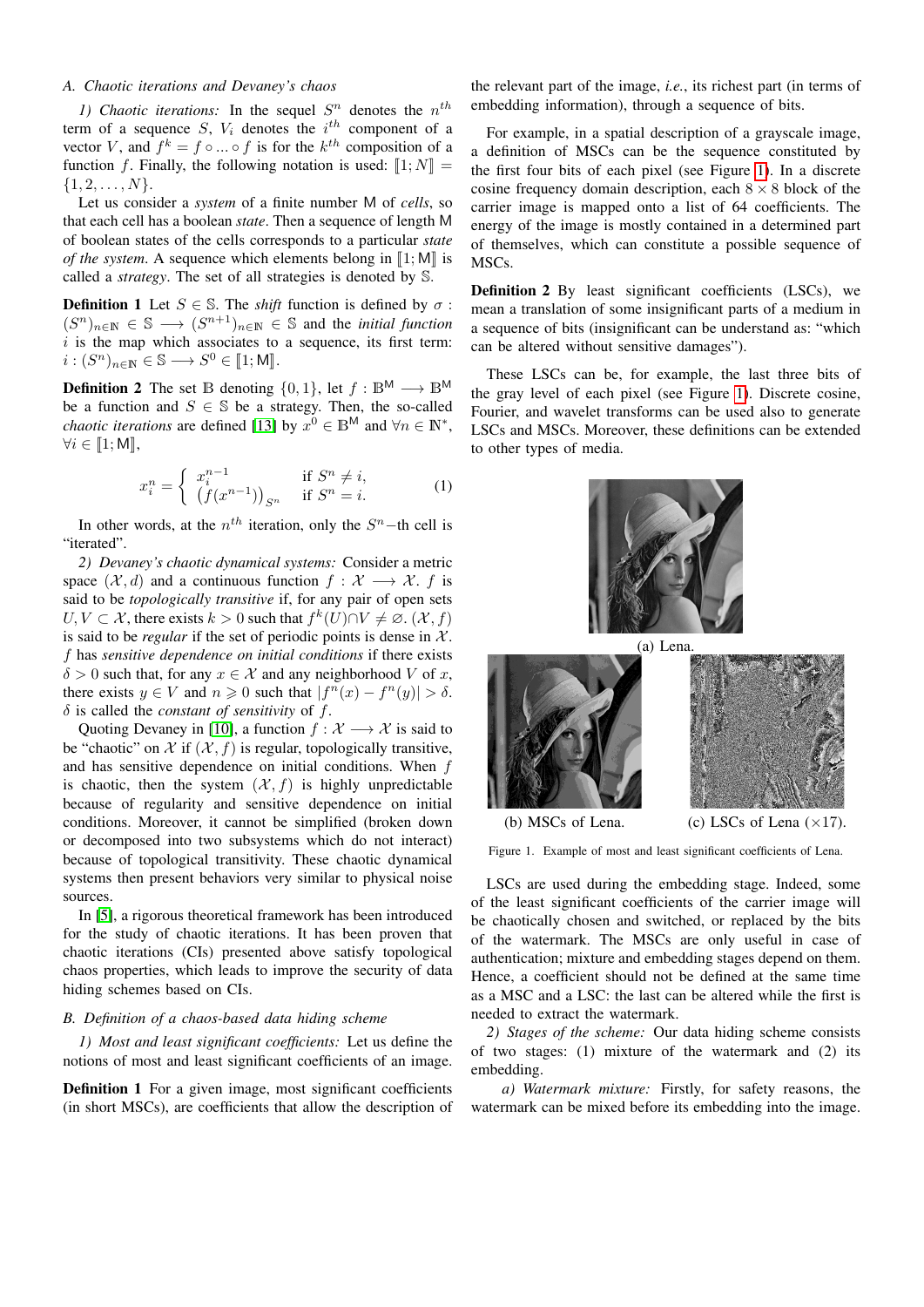A common way to achieve this stage is to use the bitwise exclusive or (XOR), for example between the watermark and a pseudo-random binary sequence provided by the generator defined in [\[6\]](#page-5-12). In this paper, we introduce a new mixture scheme based on chaotic iterations. Its chaotic strategy will be highly sensitive to the MSCs, in the case of an authenticated watermarking.

*b) Watermark embedding:* Some LSCs will be switched, or substituted by the bits of the possibly mixed watermark. To choose the sequence of LSCs to be altered, a number of integers, less than or equal to the number M of LSCs corresponding to a chaotic sequence  $U$ , is generated from the chaotic strategy used in the mixture stage. Thus, the  $U^k$ th least significant coefficient of the carrier image is either switched, or substituted by the  $k^{th}$  bit of the possibly mixed watermark. In case of authentication, such a procedure leads to a choice of the LSCs which are highly dependent on the MSCs [\[5\]](#page-5-11).

On the one hand, when the switch is chosen, the watermarked image is obtained from the original image whose LSBs  $L = \mathbb{B}^{\mathsf{M}}$  are replaced by the result of some chaotic iterations. Here, the iterate function is the vectorial boolean negation,

$$
f_0: (x_1, ..., x_M) \in \mathbb{B}^M \longmapsto (\overline{x_1}, ..., \overline{x_M}) \in \mathbb{B}^M, \qquad (2)
$$

the initial state is  $L$ , and the strategy is equal to  $U$ . In this case, the whole embedding stage satisfies topological chaos properties (see [\[5\]](#page-5-11)), but the original medium is needed to extract the watermark. On the other hand, when the selected LSCs are substituted by the watermark, its extraction can be done without the original cover (blind watermarking). In this case, the selection of LSBs still remains chaotic because of the use of a chaotic map, but the whole process does not satisfy topological chaos [\[5\]](#page-5-11). The use of chaotic iterations is reduced to the mixture of the watermark. See the following sections for more detail.

*c) Extraction:* The chaotic strategy can be regenerated even in the case of an authenticated watermarking, because the MSCs have not been changed during the embedding stage. Thus, the few altered LSCs can be found, the mixed watermark can be rebuilt, and the original watermark can be obtained. In case of a switch, the result of the previous chaotic iterations on the watermarked image should be the original cover. The probability of being watermarked decreases when the number of differences increase.

If the watermarked image is attacked, then the MSCs will change. Consequently, in case of authentication and due to the high sensitivity of the embedding sequence, the LSCs designed to receive the watermark will be completely different. Hence, the result of the recovery will have no similarity with the original watermark.

The chaos-based data hiding scheme is summed up in Figure [2.](#page-2-1)



<span id="page-2-1"></span>Figure 2. The chaos-based data hiding decision tree.

## <span id="page-2-0"></span>III. IMPROVING ROBUSTNESS AGAINST GEOMETRIC **ATTACKS**

In this section, we are interested in improving our scheme to make its use relevant in a social web search context. The idea is to embed the tag of a given image into its pixel values. As neither the cover image nor the tag should be required during a search, the LSBs will be replaced (not switched), by the tags. Authentication is not required, as man-in-themiddle attacks are not supposed to occur. However tags are vulnerable to involuntary attacks such as rotation or resizing, so we need to improve robustness against geometric attacks. To do so, the embedding domain will be the spatial domain. This choice leads to a large given payload, so a lot of tags can be embedded into the cover image. Additionally, we will use Reed-Solomon error correcting codes, to reinforce the capacity to extract the watermark from a tagged image, even though it has been altered. As an illustrative example, we will show how to embed the description of the well-known Lena into its own image. Let us remark that the same procedure can be applied to create a hidden channel for communicating through a given web page, for example, by inserting messages in the background image of this website. In this situation, it is recommended to add the encryption stage to improve the security of the hidden channel.

In this illustrative example, the following text extracted from Wikipedia's description of Lena will be inserted into its own image:

Lena (Soderberg), a standard test image originally cropped from the November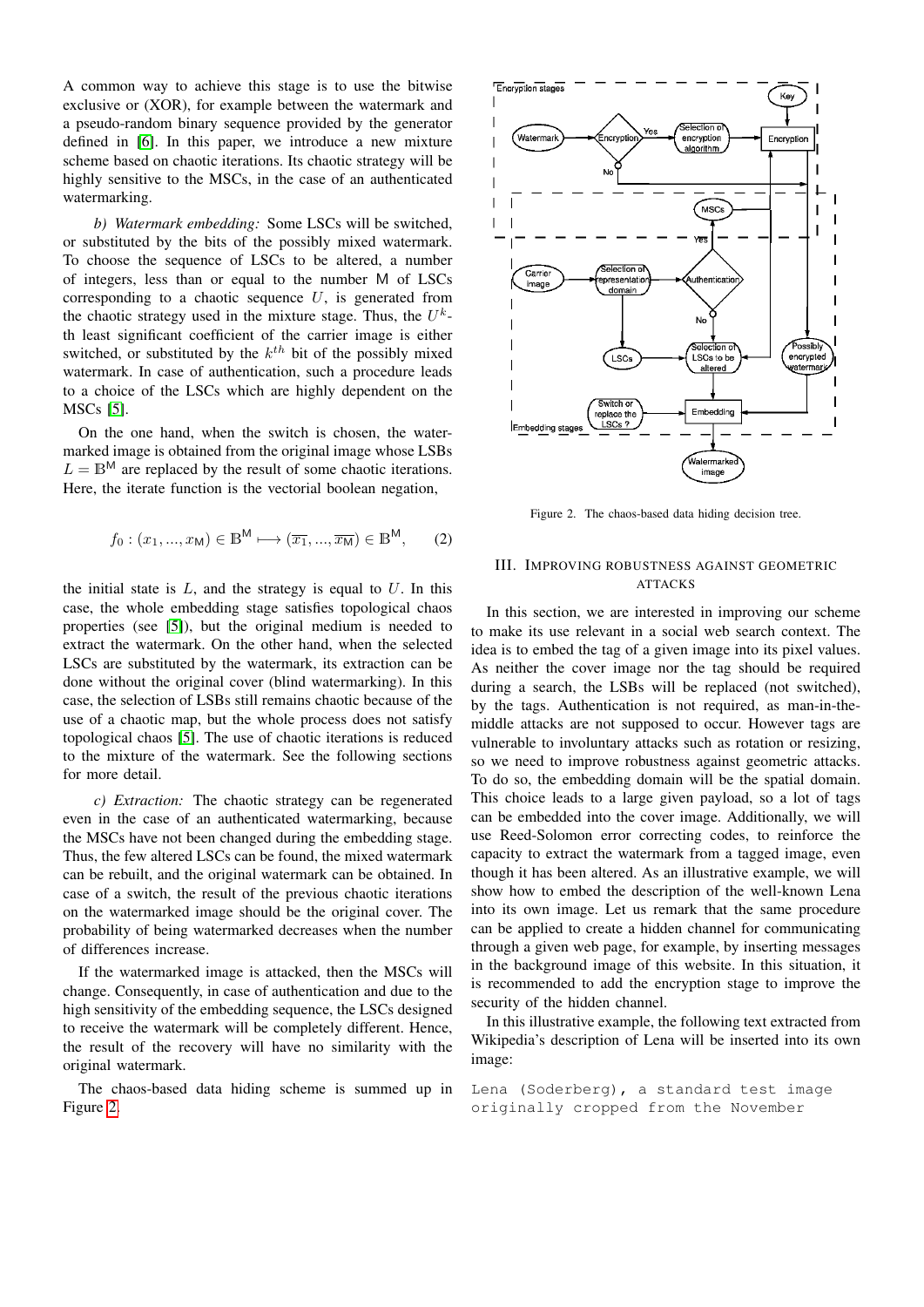#### 1972 issue of Playboy magazine.

The cover image will be the Figure  $1(a)$ , which is a  $256 \times 256$  grayscale image. The text to embed is converted into 756 binary digits by using the ASCII table: each of the 109 characters are coded with 7 digits, thus obtaining the following bits flow (called a system):

100110011001011101110110000101000000101000101001111011 111100100110010111100101100010110010111100101100111...

20000 binary digits are computed from a logistic map, with parameters  $\mu = 3.999999$ ,  $x^0 = 0.65$ , and those binary digits are grouped ten by ten  $(10 = \lceil \log_2(756) \rceil)$  to obtain an integer sequence  $S$  lesser than or equal to 756. So, chaotic iterations are applied to the above system, with chaotic strategy  $S$  and the vectorial boolean negation, to obtain the following encrypted message:

001000111110001110001101110111111000011011010011000101 001011110000110110011010010001110101101100010110101...

In this example, there is no authentication step, but Reed-Solomon error correction codes are used to increase the robustness. Here, two layers of Reed–Solomon coding, respectively (32,24)-RS and (24,16)-RS codes, are separated by a 3-way convolutional interleaver operation, to obtain a scheme similar to the Cross-Interleaved Reed Solomon Coding (CIRC) of the compact disc. The message to embed is the result of this coding operation: a 2112 binary stream, starting by: 010110100101100000100001000111000010011100111111010001 110111100000010110001101010111011000010011001001110...

These 2112 bits will be embedded into Lena, an image constituted by  $256 \times 256 \times 8 = 524288$  bits (8 bits per pixel). To do so, we will consider the two least significant bits of each pixel as LSCs: a few of them will be replaced by the bits of the watermark. To select these bits to replace, the strategy S of the encryption stage is used again, to generate a sequence of triplets  $(x^n, y^n, z^n)_{n \in \mathbb{N}}$  in such a way that  $x^n, y^n \in [0; 255]^{N}$ , and  $z^n \in \{1; 2\}^{N}$ . This generation is realized as follows: realized as follows:

$$
\begin{cases}\nx^0 = 11, \\
y^0 = 23, \\
z^0 = 1,\n\end{cases}
$$

and

$$
\left\{\begin{array}{lll} x^{n+1} &=& 2x^n+S^{3n}+n \quad \ \ (\text{mod}\ 255), \\ y^{n+1} &=& 2y^n+S^{3n+1}+n \quad \ (\text{mod}\ 255), \\ z^{n+1} &=& 2z^n+S^{3n+2}+n \quad \ (\text{mod}\ 2). \end{array}\right.
$$

So the  $n^{th}$  bit of the encrypted and encoded binary message is inserted into the  $z^n$  least significant bit of the pixel in position  $(x^n, y^n)$  of Lena, to obtain the watermarked Lena in Figure [3\(](#page-3-1)a). In Figure [3\(](#page-3-1)b) the differences are shown between the original Lena and the watermarked Lena. This image illustrates the fact that LSCs to be replaced are chaotically chosen and uniformly distributed [\[5\]](#page-5-11).

In [\[4\]](#page-5-8), our scheme has been defined without RS codes and its robustness has been evaluated. It is established that the



(a) Watermarked Lena.



(b) Differences with Lena. (c) Attacked Lena.

<span id="page-3-1"></span>Figure 3. Watermarked Lenas (scale reduced).

watermark can resist rotation, cropping, JPEG compression, and gaussian noise attacks. However, the extracted watermark is slightly different from the original one and this difference increases with the number of attacks. These errors, which are undesirable in a social web search context, can be corrected by the use of RS codes.

To illustrate, the watermarked Lena is zeroed: a square of  $40\times40$  pixels is removed from the image, as in Figure [3\(](#page-3-1)c). So the message is extracted from the watermarked and attacked Lena: the strategy  $S$  is regenerated from a logistic map with the same parameters as above. Then the sequences  $x^n, y^n$  and  $z^n$  can be regenerated too, and the embedded bits can thus be extracted. These bits are decoded in the reverse process: (24,16)-RS decoding, 3-way de-interlacing, and (32,24)-RS decoding codes. Lastly, the resulting bits sequence is decrypted, bits are grouped 7 by 7, and converted into characters with the ASCII table, to obtain the following message:

```
Lena (Soderberg), a standard test image
originally cropped from the November
1972 issue of Playboy magazine.
```
## <span id="page-3-0"></span>IV. IMPROVING ROBUSTNESS AGAINST FREQUENCY DOMAIN ATTACKS

In this section, the way to use our scheme in frequency DWT domain is explained. Due to its robustness against frequency attacks such as JPEG compression, this scheme can be used to insert a copyright into a media (digital rights management context).

## *A. Stages and detail*

The carrier image and watermark are the same as in Sec-tion [III,](#page-2-0) but Lena is now constituted by  $512 \times 512$  pixels. The embedding domain is the discrete wavelets domain (DWT). In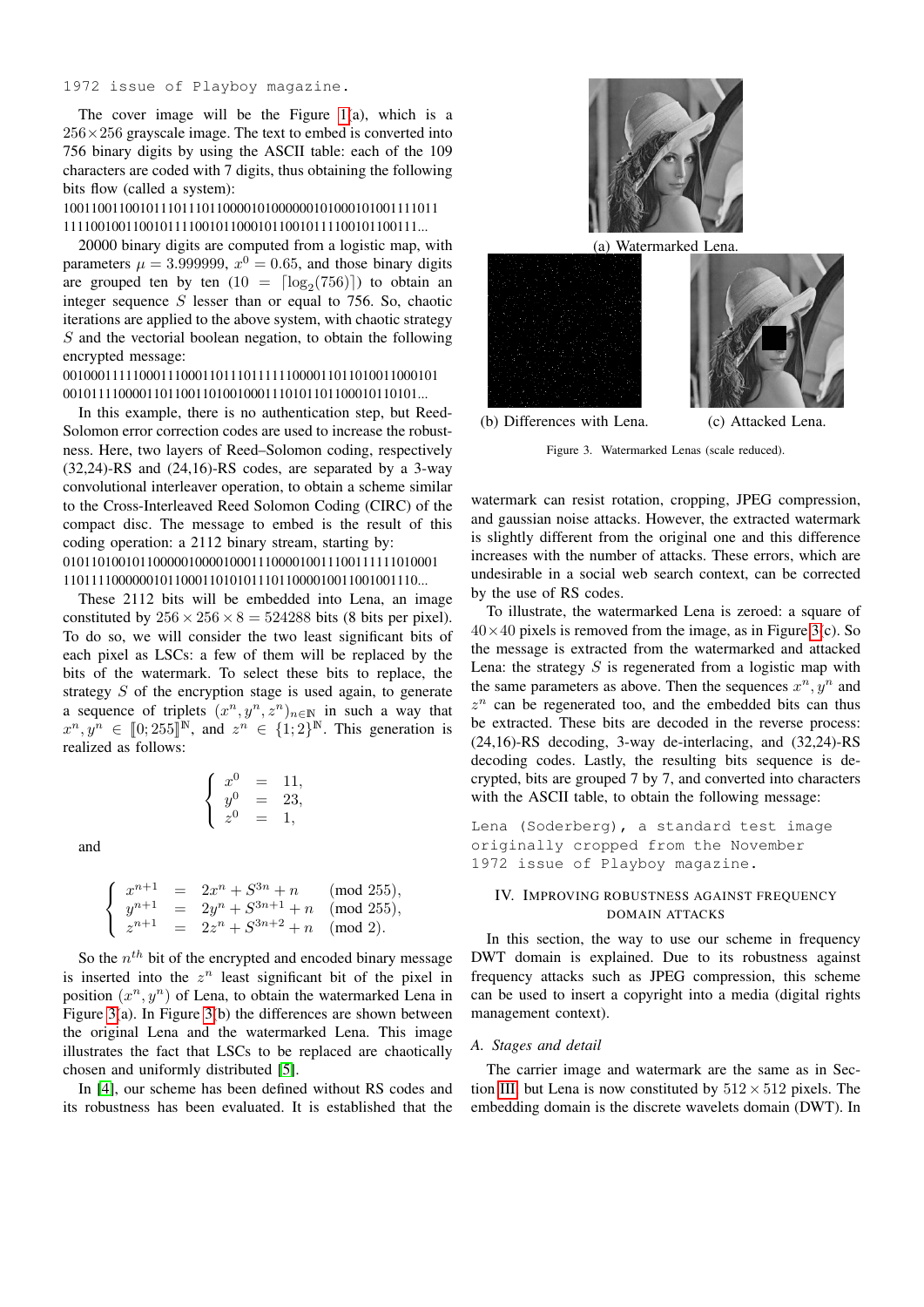this paper, the Daubechies family of wavelets is chosen: Lena is converted into its Daubechies-1 DWT coefficients, which are altered by chaotic iterations. The watermark is encrypted by chaotic iterations before its embedding, with the same procedure as above.

Each example below depends on a decomposition level and a coefficient matrix (Figure [4\)](#page-4-0): LL means approximation coefficient, when HH, LH, HL denote respectively diagonal, vertical and horizontal detail coefficients. For example, the DWT coefficient HH2 is the matrix equal to the diagonal detail coefficient of the second level of decomposition of Lena.

|                 | $LL3$ $LH3$ | LH <sub>2</sub> |                 |  |
|-----------------|-------------|-----------------|-----------------|--|
|                 | HL3 HH3     |                 | LH <sub>1</sub> |  |
| HL <sub>2</sub> |             | HH <sub>2</sub> |                 |  |
| HL <sub>1</sub> |             |                 | HH <sub>1</sub> |  |

<span id="page-4-0"></span>Figure 4. Wavelets coefficients.

To embed the encrypted watermark, LSCs are obtained from the coefficients defined above. The system to iterate is the boolean vector of size  $256^2$ , constituted by these M LSCs of Lena. Iterate function is the vectorial boolean negation, and chaotic strategy  $U$  is defined as follows:

<span id="page-4-1"></span>
$$
\begin{cases}\nU^0 = S^0 \\
U^{n+1} = S^{n+1} + 2 \times U^n + n \pmod{M}.\n\end{cases}
$$
\n(3)

where  $S$  denotes the strategy used in the encryption stage (see [\[4\]](#page-5-8)). Thus, bits of the LSCs are switched, not replaced: the whole embedding process satisfies Devaney's chaos property [\[5\]](#page-5-11). However, for this reason, the watermark cannot be extracted: contrary to Section [III,](#page-2-0) we are not in a steganographic framework, but in a pure non-blind watermarking scheme used for digital rights management. To know if a given image  $I'$  is the watermarked version of another image I:

- $\bullet$  the whole process is applied to  $I'$ , with the same parameters (LSCs, watermark, etc.), to obtain  $I''$ ,
- $I''$  is compared to the original  $I$ .

To evaluate the differences, the RMS value defined by  $\bar{x} = \sqrt{\frac{1}{M} \sum_{i=1}^{M} (I - I'')_i^2}$  is computed. The probability that the image has been watermarked increases when the RMS decreases. Indeed, each bit of the LSCs of  $I''$  has been switched an even number of times (the RMS is nonzero because of computational errors).

#### *B. First example: coefficient HH2*

*1) Embedding:* In this first experiment, the watermark is inserted into the diagonal coefficient HH2 (a real matrix of size  $128 \times 128$ ). LSCs are the second least significant bit of each integral value of HH2. To do the insertion, chaotic iterations are made. The system to iterate is the boolean vector of size 128<sup>2</sup>, constituted by the LSCs of Lena. Iterate function is the

Table I RMS VALUES FOR A HH2 EMBEDDING

<span id="page-4-2"></span>

|            | HH2 embedding   |       |                   |                 |            |
|------------|-----------------|-------|-------------------|-----------------|------------|
|            | $\mu$           | $U^0$ | <b>Iterations</b> | Authentication  | <b>RMS</b> |
|            | 3.99987         |       | ۰                 |                 | 1.131      |
|            |                 | 0.64  |                   |                 | 1.129      |
| Encryption |                 |       | 19950             |                 | 0.796      |
|            |                 |       |                   | $MSB = [5,6,7]$ | 1.122      |
|            | Coefficient     | $S^0$ | LSB.              | <b>RMS</b>      |            |
|            | HH <sub>1</sub> |       |                   | 253.65          |            |
| Embedding  |                 | 2     | ۰                 | 0.653           |            |
|            |                 |       | [1]               | 0.983           |            |

vectorial boolean negation and chaotic strategy is defined as in Equation [3,](#page-4-1) with  $U^0 = 1$  and  $M = 256^2$ .





(a) Original Lena. (b) Watermarked Lena.

Figure 5. Data hiding in DWT domain

In this situation,  $PSNR = 53.45$  dB. Pixel values have been modified by at most of one level of gray. The mean value of differences is equal to  $0.294$ , when RMS =  $0.542$ . The alteration can thus be considered as indistinguishable.

*2) Extraction:* The system to iterate is constituted by the second least significant bit of each integral value of HH2, the approximation coefficient of the first decomposition level of the watermarked Lena. The iterate function is the vectorial boolean negation and the chaotic strategy is computed as above. Thus, the result is compared to the coefficient HH2 of the original Lena. The RMS is equal to 0.129. As a comparison, Table [I](#page-4-2) gives the RMS values resulting on a bad extraction (wrong parameters, *etc.*) Symbol '-' means that the value of the considered parameter is unchanged. We show that the least RMS is obtained for an extraction with the same parameters as the embedding. Let us notice that if the extraction is attempted to the original Lena, RMS is twice greater than 0.127.

## *C. Second example: coefficient LL1*

*1) Embedding:* In this paragraph, the watermark is inserted into the approximation coefficient LL1 of Lena (a real matrix of size  $256 \times 256$ ) and LSCs are the second least significant bit of each integral value of LL1.

To realize the embedding, chaotic iterations are realized as before. The system to iterate is the boolean vector, of size